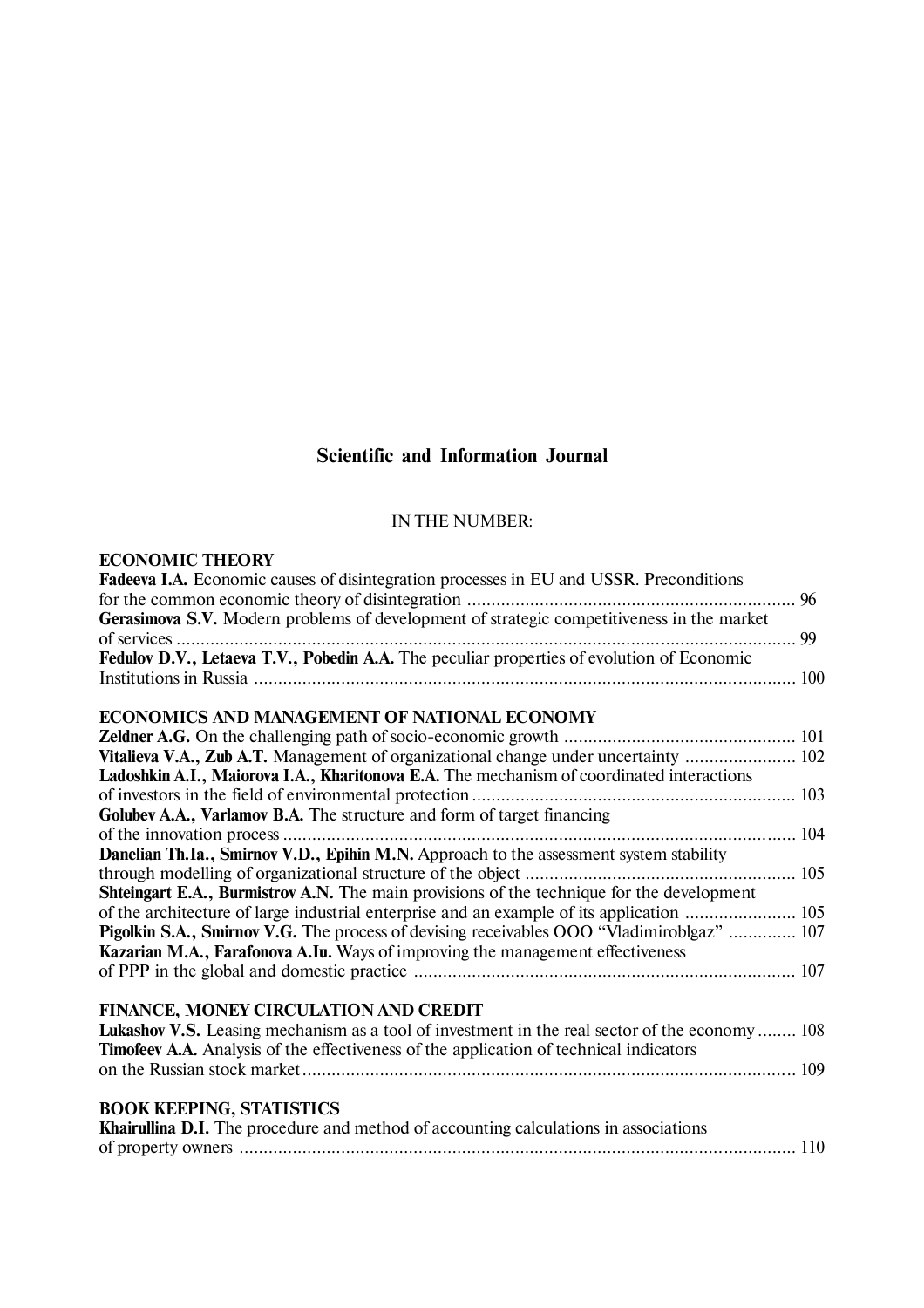## **ECONOMIC THEORY**

### **ECONOMIC CAUSES OF DISINTEGRATION PROCESSES IN EU AND USSR PRECONDITIONS FOR THE COMMON ECONOMIC THEORY OF DISINTEGRATION**

© 2017 Fadeeva Inna Avenirovna PhD in Economics, Associate Professor Diplomatic Academy of Ministry for Foreign Affairs of the Russian Federation b. 1, 53/2, Ostozhenka str., Moscow, 119021, Russia E-mail: innaf576@mail.ru

The article discusses tendencies and regularities of disintegration processes at the present stage of world development. Systematization and generalization of theoretical concepts of international economic integration has shown the need to form the conceptual and methodological basis for a coherent theory of the disintegration of the economic system.

*Key words:* disintegration, state budget, deficit, production, consumption, international economic integration.

"Disintegration" is typically viewed as a term opposite to "integration"<sup>1</sup> . The de-facto meaning of this word should be interpreted as a collapse of the interconnected system, its decay, compartmentalization and regression. Consequently, the common wisdom has it that the disintegrative tendencies manifest themselves through negative characteristics, and integration contributes to reaping the benefits and creating synergetic effects from the unification of disparate parts<sup>2</sup> . In our belief, the positive and negative effects are intrinsic to integration and disintegration processes alike as long as they have a simultaneous presence in each integration association. In the meantime, the predominance of integrative regularities provides stability, while disintegration forms preconditions, threatening the integrity of integration unions.

The problems of international economic integration, which concern various matters of how integration groups take shape and evolve, have long been the subject of scientific discussions. Those, who made a significant contribution to this research, include Ch. Blankarth, J. Buchanan, B. Weingast, K. Wernerud, G. Grossman, G. Roland, T. Sandler, E. Hellman A. Hillman and others<sup>3</sup>. Among the Russian scientists were A. Liebman, B. Heifets, R. Greenberg, N. Shumsky, A. Abalkin, S. Valentei<sup>4</sup> and others.

Apart from integration, lots of economists also studied disintegration, primarily A. Liebman and B. Heifets<sup>5</sup>, V. Ropke $\delta$ , D. Castellano<sup>7</sup>, T. Voronina<sup>8</sup>, M. Lagutin<sup>9</sup>, I. Pichurin<sup>10</sup>, A. Protasov<sup>11</sup>, Yu. Chikhichin, V. Tsyplin<sup>12</sup>.

One of the first to analyse the causes of disintegration was V. Ropke, whose observations linked the origin of these processes to volition of nations to gain independence. The causes of this desire can be various (economic, psychological, political). D. Castellano analysed in detail the disintegration processes in the context of the collapse of the Soviet Union, accentuating the dominant role of the then Soviet political structure, which lacked legal responsibility. However, most papers focus on the special role of political preconditions, contributory to disintegration, study standardized impersonal phenomena and subjects, whereas they still fail to analyse comprehensively the economic causes of disintegration at the inter-country and inter-regional level as well as fundamental differences and similar characteristics of macroeconomic parameters.

Particularly interesting are the works by A. Liebman and B. Heifets in which they proposed a typology of disintegration concepts depending on two parameters: whether the process flows "from above" or "from below" and at what rate. The researchers proposed four types of concepts: divergent, shocking, stagnating and conflictual disintegration. While the earlier studies hold true, there is not any marked research methodology, based on a system paradigm and describing the interaction of heterogeneous economic entities.

The disintegration manifests itself in a variety of ways: regional economic complexes tend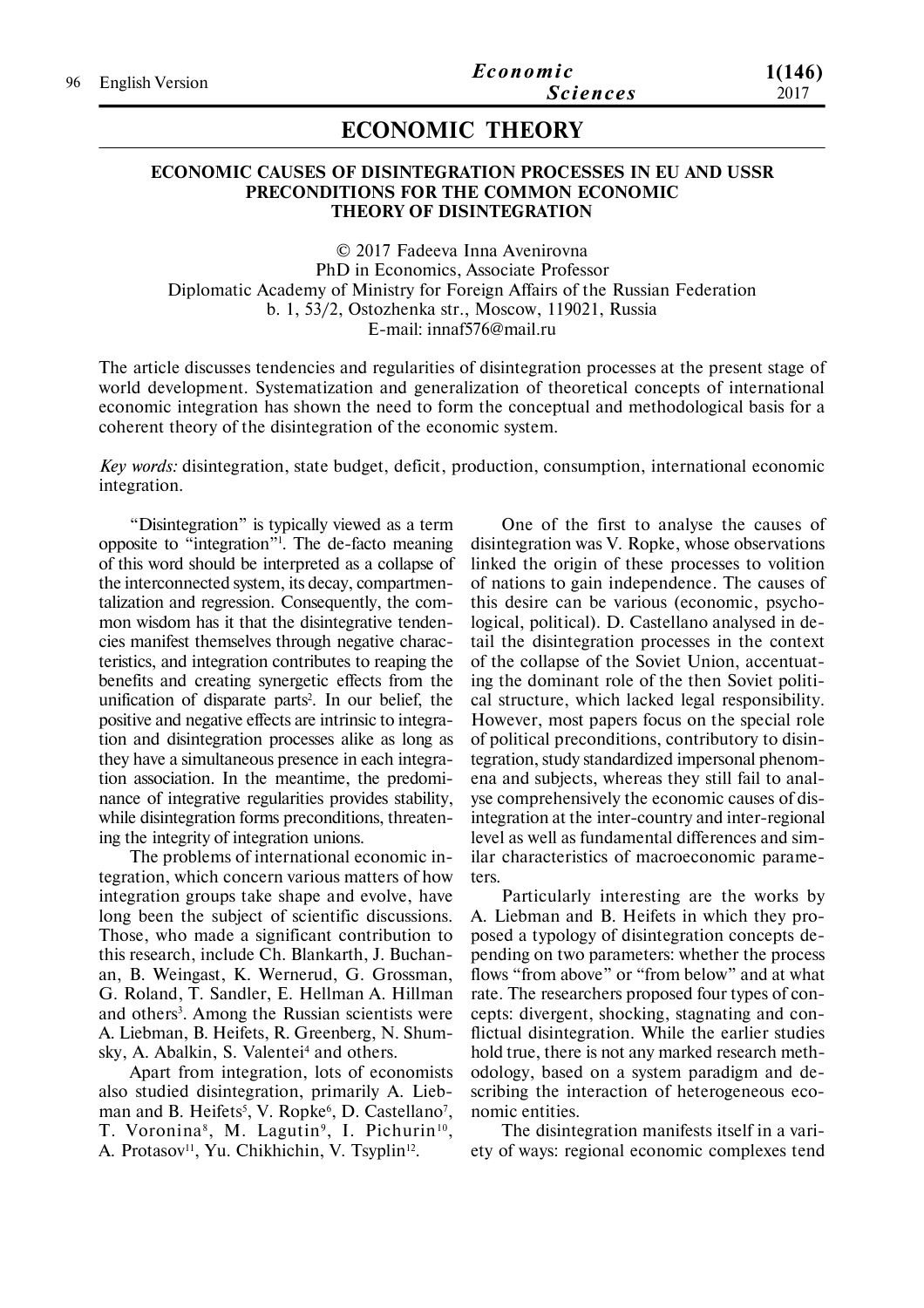

*Fig. 1.* **Production and consumption per capita in the republics of the Soviet Union in 1990-1991, roubles**

*Source.* Consolidated budget of the USSR. Available from: http://www.webcitation.org/675R7ourx.

to reorient toward countries which lie outside an integration association, countries strengthen differentiation, the economic space becomes fragmented within the integration group, regional associations cease to function, individual participants leave current associations or suspend their membership, conflicts wage between national and supranational interests. The most appropriate measure in this regard is to deepen the analysis by complementing the existing typology of disintegration with standardized criteria of scale and causes, at which point it remains relevant to study tendencies and regularities of disintegration processes, as well as the preconditions for the disintegration of the previously formed integration associations, which can impact significantly the development of economic theory and practice. Due to the study of similar processes of economic disintegration, it will be possible to:

 pro-actively identify causes and factors of disintegration and determine the most promising opportunities for their confrontation;

 substantiate the problems and perspectives that are characteristic of modern integration unions (the European Union (EU)) and of those that have ceased to exist (the USSR).

The practical confirmation is the collapse of the Soviet Union and the current confrontation in the European Union, which was first observed during the global financial and economic crisis<sup>13</sup>. It seems advisable to determine similar patterns precisely by the example of the abovementioned groupings, since, despite obvious differences, which are that the USSR was formed on ideological principles, while the European Union was built on economic ones and that they had different types of economies - planned and market, they have much in common: Both unions can be called free economic zones using a single currency managed by both national and supranational institutions. Thus, the identification of common causes contributing to the emergence of disintegration processes will allow us to speak about their legitimacy on a global scale.

A reason for the disintegration is the excessive concentration of incomes and economic potential in certain territories. Such tendencies lead to the fact that less profitable territories in the future receive an even greater reduction in income due to outflow of economically active population and increase of social expenses for the remaining one. Gradually, such territories fall out of the system of internal exchange and become net consumers of final products and resources. In this case there is a serious contradiction and rejection, leading to disintegration. As an example, we can cite statistical data on production and consumption in the republics of the USSR prior the onset of its collapse (Fig. 1).

An analysis of the presented data allows us to conclude that the gap between the republics was huge. Moreover, there is an apparent deviation between the product and its consumption per capita: Only the RSFSR and the Byelorussian SSR produced more than they consumed, all other republics were recipients, with a deficit of own funds almost two times higher than production, and in the Georgian SSR it was almost three time as high. Similar tendencies are evidenced today in the countries of the European Union (Fig. 2).

Statistics show a different level of the gross domestic product (GDP) per capita in European countries, which makes it possible to talk about real contradictions between the countries that produce more and are forced to give part of their income to less developed countries.

Another reason for the disintegration can be a disagreement on the problem of the distribution of costs. Fig. 2 and 3 show similar features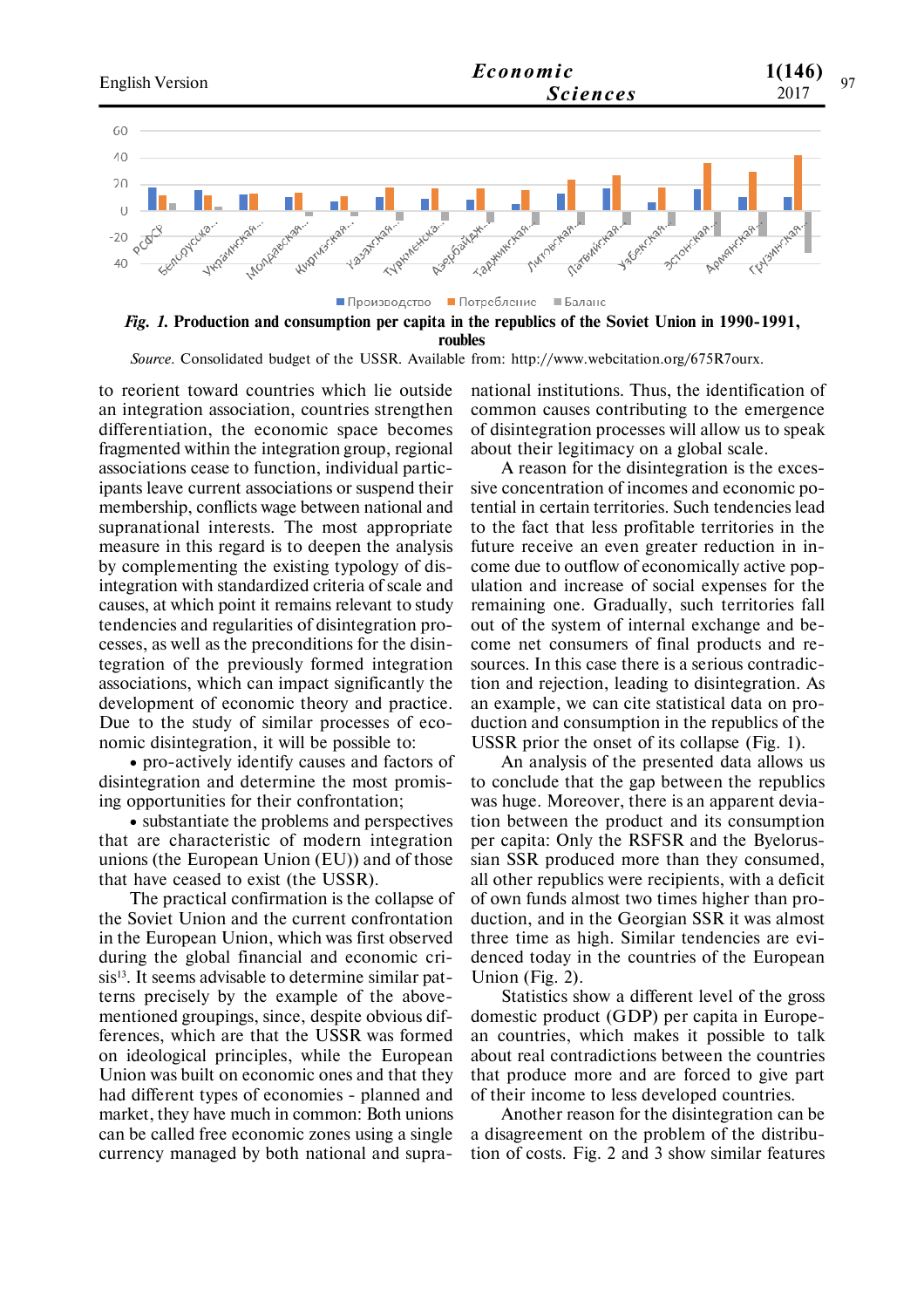

*Fig. 2.* **Budget deficit and GDP per capita in the countries of the European Union in 2015** *Source.* Official website of the Federal State Statistics Service. Available from: www.gks.ru.

between the economies of the USSR and the EU: deficit in the state budget. So, only three countries (Bulgaria, Luxembourg and Estonia) do not suffer from the budget deficit, while this indicator is quite high for all other countries: 3.8% of GDP in France, 5.1% in Britain, 0.2% in Germany. As practice has shown, a rather high deficit in the UK's budget directly influenced the opinion of its citizens about the need to withdraw from the European Union due to the fact that an unjustified outflow of resources to less developed European states weakened the UK's budget. After the exit from the EU, the economic resources of the United Kingdom can be directed to the high-priority tasks of the British people. Meanwhile, the remaining members of the EU will be forced to share responsibility for the economies of backward countries, which will further exacerbate existing economic problems.

Of no small importance for the disintegration processes was the imbalance in financial policy both in the USSR in the 20th century and in the European Union today. So, in the early 90s of the last century the control over monetary circulation and financial processes was lost in the Soviet Union. There was an increase in the dollarization of the economy, commodity-money relations were superseded by barter, administrative restrictions on inter-territorial commodity exchange arose and expanded. The ever-growing discontent of the donor territories aggravated the situation and the increasing financial burden embittered the entire population of the country. That is, it can be argued that before the collapse of the Soviet Union the disintegration affected the monetary and financial system of the country.

There is no doubt that the current financial processes in Europe have much in common with





*Source.* Consolidated budget of the USSR. Available from: http://www.webcitation.org/675R7ourx.

Figure 3 also shows a dramatic increase of the budget deficit in the USSR: In 1985 the budget deficit was 4.98% of the revenue, and in 1990 this figure increased almost 3.7 times and amounted to 18.41%, which is similar to the current state of affairs in the EU. Thus, we can say that this reason can be attributed to the fundamental ones, which had a serious impact on the disintegration of the Soviet Union.

the problems of the USSR. The first manifestations of EU contradictions in the financial sphere were evidenced in 2008-2009, when the financial and economic crisis revealed numerous inconsistencies in the distribution of the financial burden and the established mechanism for sharing costs. The attempts by EU governments to stabilize the situation did not lead to positive results, thence comes the desire of the Europe's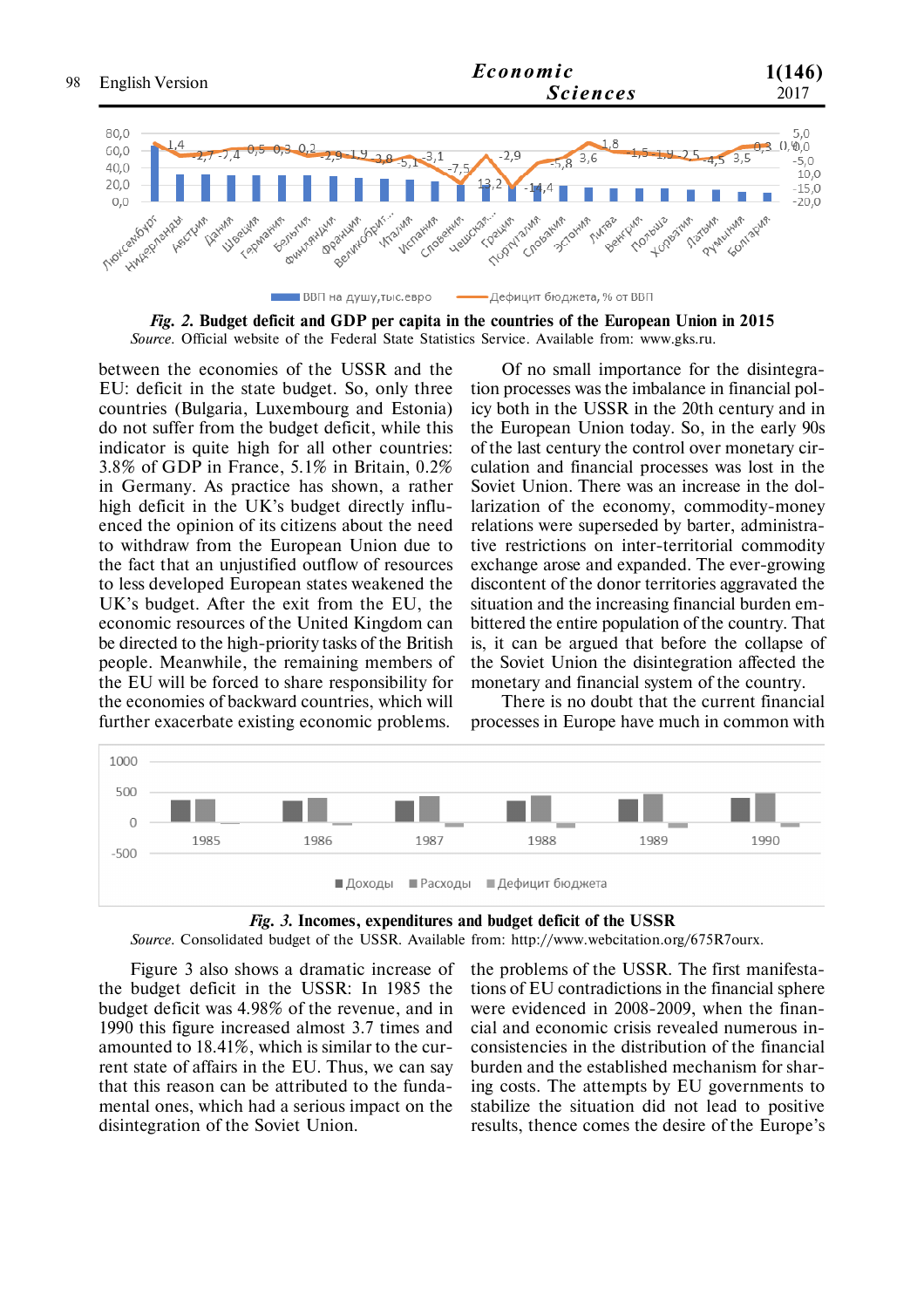| English Version | Economic        | 1(146)<br>Q۵ |
|-----------------|-----------------|--------------|
|                 | <b>Sciences</b> | 2017         |
|                 |                 |              |

thriving countries to minimize their obligations and shift most of them to others.

Summarizing the above, conclusion should be drawn that studying the features of the disintegration processes in the EU and the USSR showed similar economic reasons for the development model, despite various models of public administration. The designated reasons that cause the destabilization of national economies in integration groups: Inconsistent levels of social and economic development and cost ratios, disharmonious financial management against growing deficit of the state budget are able to destroy their integrity. However, timely identification and operational resistance to the incipient disintegration processes can ensure the stable functioning of the union states, as confirmed by the relevance and expediency of building a unified economic theory of disintegration based on a comprehensive study of the logic of dependencies and regularities, identifying factors and the prerequisites for instability in integration associations

<sup>1</sup> Voronina T.V. (2013) Integration and disintegration as a manifestation of internal contradictions of the integration system. *The Economic Space*, 1-2, pp. 119-123.

<sup>2</sup> Libman A.M., Heifets B.A. (2011) Models of economic disintegration. Integration and disintegration. *Eurasian economic integration*, 2 (11), pp. 004-018.

<sup>3</sup> See: Libman A.M. (2006) The role of economic integration and disintegration in the post-Soviet space: Quantitative analysis. *Problems of forecasting*, 5 (58); Libman A.M., Heifets B.A. Op. cit.

<sup>4</sup> See: Voronina T.V. Op. cit.; Libman A.M. Op. cit.

<sup>5</sup> Libman A.M., Heifets B.A. Op. cit.

<sup>6</sup> Ropke W. International economic disintegration. Available from: https://mises.org/sites/ default/files/International%20Economic% 20Disintegration.pdf.

<sup>7</sup> Castellano D.J. (2003) Causes of the Soviet Collapse (1979-1991), rev. 2011, M.A. Available from: http://www.arcaneknowledge.org/histpoli/soviet.htm.

<sup>8</sup> Voronina T.V. Op. cit.

 $9$  Lagutina M.L. (2016) The role of the disintegration factor in modern Eurasia. *Scientific and technical statements of SPbSPU. Humanities and social sciences*, 1 (239), pp. 16-27.

<sup>10</sup> Pichurin I.I. (2012) The causes of the crisis of the socialist economy of the USSR in 1989- 1991. *The economy of the region*, 1 (150).

 $11$  Protasov A.Iu. (2015) Cyclic dynamics of inflation in the economy of the USSR: Historical trends and distributive conflicts. *Problems of the modern economy*, 2 (54).

<sup>12</sup> Chikhichin Iu.S., Tsyplin V.G. (2015) Beginning of the End. The impact of oil dumping in 1985-1986. On the economy of the USSR. *Universum: social sciences*, 5 (15).

<sup>13</sup> Castellano D.J. Op. cit.

*Received for publication on 04.12.2016*

#### **MODERN PROBLEMS OF DEVELOPMENT OF STRATEGIC COMPETITIVENESS IN THE MARKET OF SERVICES**

© 2017 Gerasimova Svetlana Vitalievna PhD in Economics, Associate Professor Moscow State University of Medicine and Dentistry 20/1, Delegatskaia str., Moscow, 127473, Russia E-mail: lanapost@inbox.ru

Article is devoted to an urgent problem of forecasting of long-term competitiveness of services in the conditions of strategic uncertainty of the jet external environment. Features, content and essence of innovative development of strategic competitiveness in the market of services are considered. Refining of a terminology database of a task is made. Interpretation of basic strategy in relation to system innovative development of product, technological and managerial competitiveness in the organization of service trade is considered.

*Key words:* service, competitiveness, strategy, innovation, development.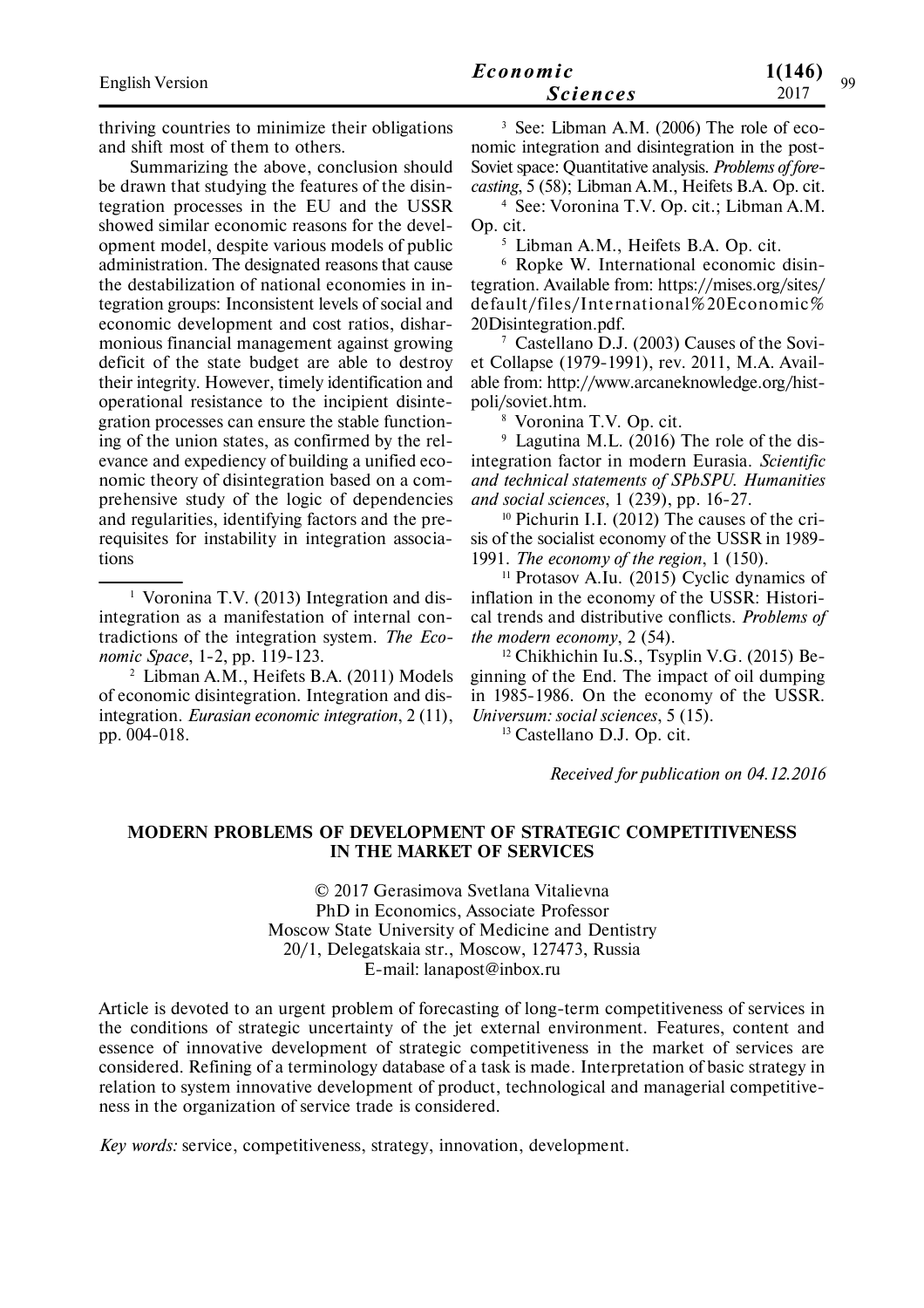| 100 English Version | Economic        | 1(146) |
|---------------------|-----------------|--------|
|                     | <b>Sciences</b> | 2017   |

#### *References*

1. Guskova M.F., Sterlikov P.F., Sterlikov F.F. (2016) K voprosy otsenki biznesa [To a question of business assessment]. *Ekonomicheskie nauki = Economic Sciences*, 9 (142), рр. 30-36.

2. Guskova M.F., Sterlikov P.F., Sterlikov F.F. (2006) Methodological and theoretical preconditions of the analysis of the economic content of the quality and utility of goods. *Vestnik of economic integration*, 1, рр. 18-27.

3. Evstigneeva L.P., Evstigneev R.N. (2012) Ekonomika kak cinergeticheskaya sistema [Economy as synergetic system]. Moscow, р. 272.

4. Gerasimova S.V. (2013) Innovacii kak faktor razvitiya konkurentosposobnosti uslug stomatologicheskih klinnik [Innovations as factor of development of competitiveness of services of dental clinics]. In: Nauka i obrazovanie XXI veke: sbornik nauchnih trudov Mezdunarodnoi nauchnoprakticheskoi konferencii 30.09.2013. M-vo nauki i obrazovaniya RF. Science and education in the XXI century: The collection of scientific works on materials of the International scientific and practical conference 30.09.2013. Ministry of science and education of the Russian Federation. Tambov.

5. Gerasimova S.V. (2014) Optimizatsiya innovatsionnogo razvitiya konkurentosposobnosti uslug v usloviyah neopredelennosti [Optimization of innovative development of competitiveness of services in the conditions of economic uncertainty]. *Urgent Problems of Economy and Right*, 1 (110), рр. 64-67.

*Received for publication on 02.12.2016*

### **THE PECULIAR PROPERTIES OF EVOLUTION OF ECONOMIC INSTITUTIONS IN RUSSIA\***

© 2017 Fedulov Dmitri Vladimirovich PhD in Economics © 2017 Letaeva Tatiiana Valerievna PhD in Economics South Ural State University (State scientific university) 76, Lenin prospekt, Chelyabinsk, 454080, Russia © 2017 Pobedin Alexandеr Alexandrovich PhD in Economics, Associate Professor Ural Institute of Management - branch of Russian Presidential Academy of National Economy and Public Administration (Russia), 66, 8 Marta str., Ekaterinburg, 620990, Russia E-mail: d373@rambler.ru, t. letaeva@gmail.com, alexandr.pobedin@uapa.ru

The evolution of economic institutions in Russia since the early 90s has been a complicated, often inconsistent process, mainly directed towards internalization of informal institutions, import of institutions and restoration of institutions. The article examines the evolution of economic institutions in Russia since the beginning of market reforms, reveаls the close relationship and direct correlation between the effectiveness of Russian economic reforms and forming the new economic institutions.

*Key words:* evolution, institutional economics. economic development, economic institutions, import of institutions.

\* The work was supported by Act 211 Government of the Russian Federation, contract  $\Box$  02.A03.21.0011.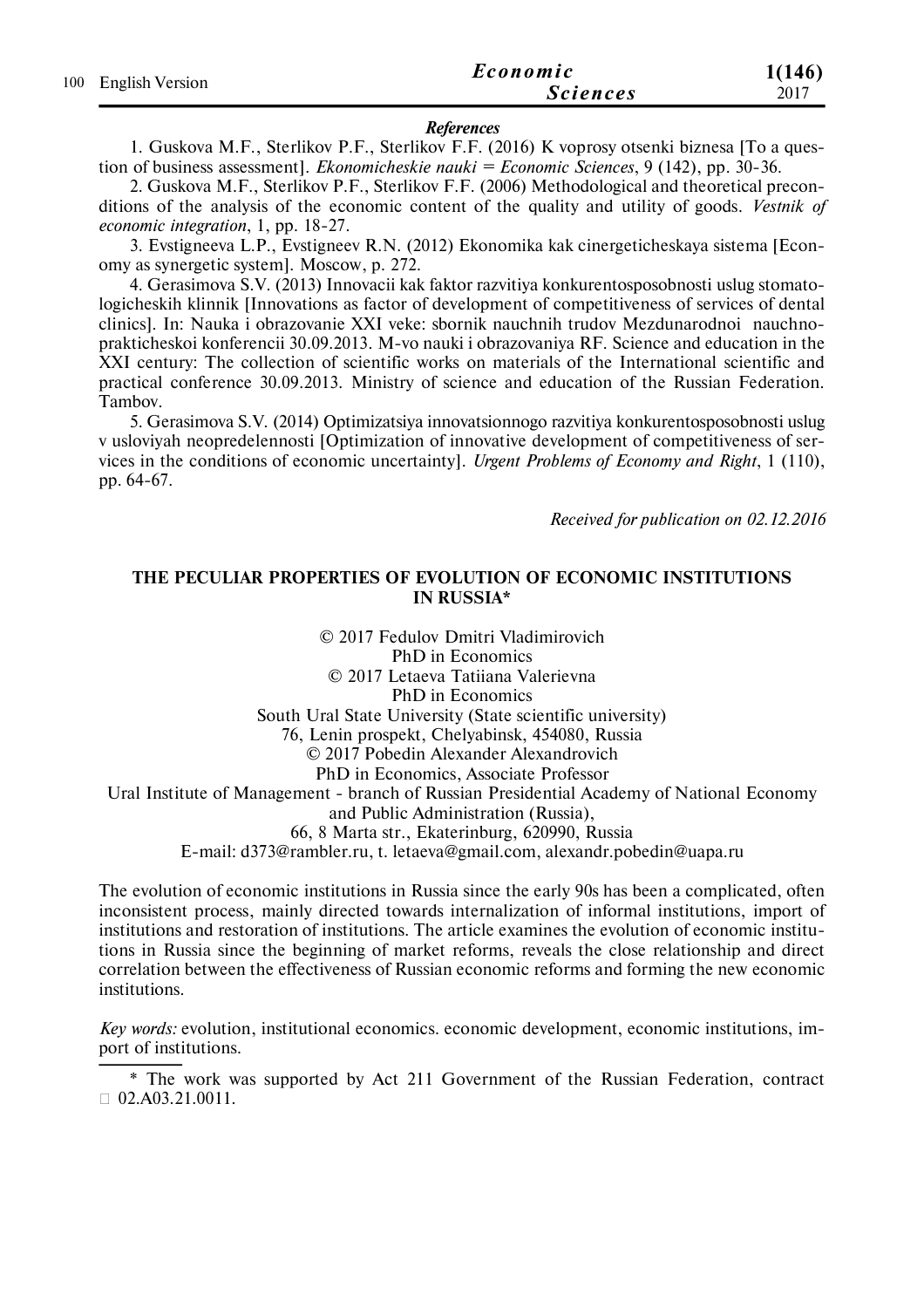| <b>English Version</b> | Economic        | 1(146)<br>101 |
|------------------------|-----------------|---------------|
|                        | <i>Sciences</i> | 2017          |

#### *References*

1. Aron J. (2000) Growth and institutions: A review of the evidence. *World Bank Research Observe*, 15 (1), pp. 99-135. Available from: http://dx.doi.org/10.1093/wbro/15.1.99.

2. Chang H.J. (1998) The Role of Institutions in Asian Development. *Asian Development Review*, 16 (2), pp. 64-95.

3. Haggard S., Zheng Y. (2013) Institutional innovation and investment in Taiwan: The microfoundations of the developmental state. *Business and Politics*, 15 (4), pp. 435-446. Available from: http://dx.doi.org/10.1515/bap-2012-0010.

4. Mingaleva Z., Gataullina A. (2012) Structural modernization of economy and aspects of economic security of territory. *Middle East Journal of Scientific Research*, 12(11), pp. 1535-1540.

5. Mingaleva Z., Mirskikh I. (2009) The Problems of Legal Regulation of Intellectual Property Rights in innovation activities in Russia (Institutional approach). *World Academy of Science, Engineering and Technology*, 29, pp. 464-476. Available from: www.ccsenet.org/ass.

6. Mingaleva Zh., Shelomentsev А. (2014) The Problems of Development of Economic Institutions in Russia. *Asian Social Science*, vol. 10, 20, pp. 210-216.

7. Nabli M.K., Nugent J.B. (1989) The New Institutional Economics and its applicability to development. *World Development*, 17(9), pp. 1333-1347. Available from: http://dx.doi.org/10.1016/ 0305-750X(89)90076-4.

8. Saussier S., Staropoli C., Yvrande-Billon A. (2009) Public-private agreements, institutions, and competition: When economic theory meets facts. *Review of Industrial Organization*, 35(1-2), pp. 1-18. Available from: http://dx.doi.org/10.1007/s11151-009-9226-z.

9. Shelomentsev A. (2007) Specifics of evolution of economic institutions in Russia. *Corporate Moral Responsibility and Social Integrity. Gdansk University of Technology. Institute of Economics*, 7, pp. 89-93.

10. Spiller P.T. (1996) Institutions and commitment. *Industrial and Corporate Change*, 5, pp. 421-452. Available from: http://dx.doi.org/10.1093/icc/5.2.421.

11. Van den Bergh J.C.J., Stagl S. (2003) Co-evolution of economic behaviour and institutions: Towards a theory of institutional change. *Journal of Evolutionary Economics*, 13(3), pp. 289-317. Available from: http://dx.doi.org/10.1007/s00191-003-0158-8.

*Received for publication on 06.12.2016*

## **ECONOMICS AND MANAGEMENT OF NATIONAL ECONOMY**

#### **ON THE CHALLENGING PATH OF SOCIO-ECONOMIC GROWTH**

© 2017 Zeldner Alexei Grigorievich Doctor of Economics, Professor, Chief researcher Institute of Economics of the Russian Academy of Sciences 32, Nakhimovski prospect, Moscow, 117218, Russia E-mail: zeldner@inecon.ru

The article discusses the ways of development of Russian economy over the last century, emerging issues, the General direction of their solution.

*Key words:* economy, standard of living, reform, privatization, development model.

During its century-long history Russia has experienced many events. It was a difficult path of development with rises and falls (due to internal and external causes), is a series of tactical and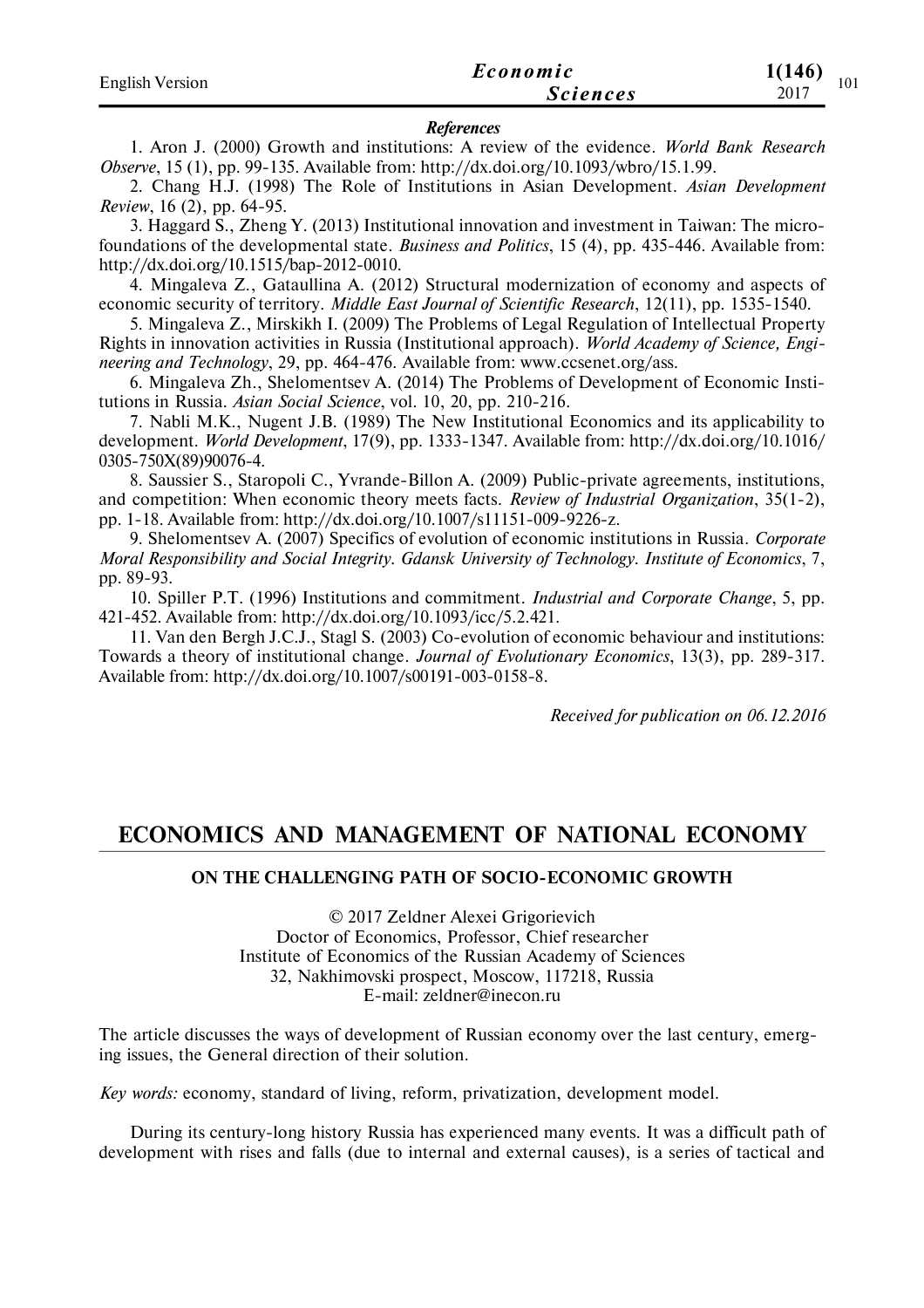| 102 English Version | Economic        | 1(146) |
|---------------------|-----------------|--------|
|                     | <b>Sciences</b> | 2017   |

strategic mistakes, it is a jump into space and the loss of momentum in the development of civil technology innovation, it is a constant struggle for the solution of the food problem and the transition to a broad imports, as a result of which we lost the light industry, machine-tool construction, domestic engineering industry (except nuclear) and about 40 million hectares of sown areas with unresolved food security.

The main thing that really was not in the passing century - a clear waste of socio-economic model of the country's development, to address the ultimate goal of any development - achieving high standards of living standards. To implement such a model development is needed management system based on civil society, the high mentality of Russians, allowing at the next change of the president to change only its secretariat, and all other services are left to the implementation of adopted and approved by the people of the development model. And then, ceteris paribus, is provided by long-term economic development of innovation and technological basis.

*Received for publication on 01.12.2016*

## **MANAGEMENT OF ORGANIZATIONAL CHANGE UNDER UNCERTAINTY**

© 2017 Vitalieva Vera Anatolievna PhD in Economics, Director of the Department of management consulting The Deloitte CIS b. B, 5, Lesnaia str., Moscow, 125047, Russia © 2017 Zub Anatoli Timofeevich Doctor of Philosophical Sciences, Professor Moscow State University named after M.V. Lomonosov korp. 4, 27, Lomonosovski prospect, Moscow, 119991, Russia E-mail: Vvitalieva@deloitte.ru, zubat@spa.msu.ru

Organizational researches rely on methodology of the "hard" determinism assuming search of univocal, linear links between any relevant events in the organizations and their causes. The modern scientific methodology refuses a mechanistic ideal for benefit of consideration of the organization as the complex self-organized dynamic system which trajectory of development is determined by nonlinear relations and regularities. The methodological foundation of such methodology is the synergetics.

*Key words:* organizational development, nonlinear dynamic systems, self-organization, synergetics.

#### *References*

1. Drazin R., Sandelands L. (1992) Autogenesis: a perspective on the process of organizing. *Organizational Science*, vol. 3, pp. 230-249.

2. Dubinskas F. (1994) On the edge of chaos: a metaphor for transformative change. *Journal of Management Inquiry*, vol. 3, pp. 355-366.

3. McKelvey B. (1999) Self-organization, complexity catastrophe, and microstate models at the edge of chaos. In: Baum, J. and McKelvey, B. (Eds), Variations in Organization Science. Thousand Oaks, pp. 279-310.

4. Leifer R. (1989) Understanding organizational transformation using a dissipative structure model. *Human Relations*, vol. 42, pp. 899-916.

5. Burgelman R. (1990) Strategy-making and organizational ecology: a conceptual integration. In: Singh J. (еd.), Organizational evolution: new directions. Thousand Oaks, рp. 164-182.

6. Greenwood R., Hinings R. (1996) Understanding radical organizational change: bringing together the old and the new institutionalism. *Academy of Management Review*, vol. 21,. 6, рp. 1022-1054.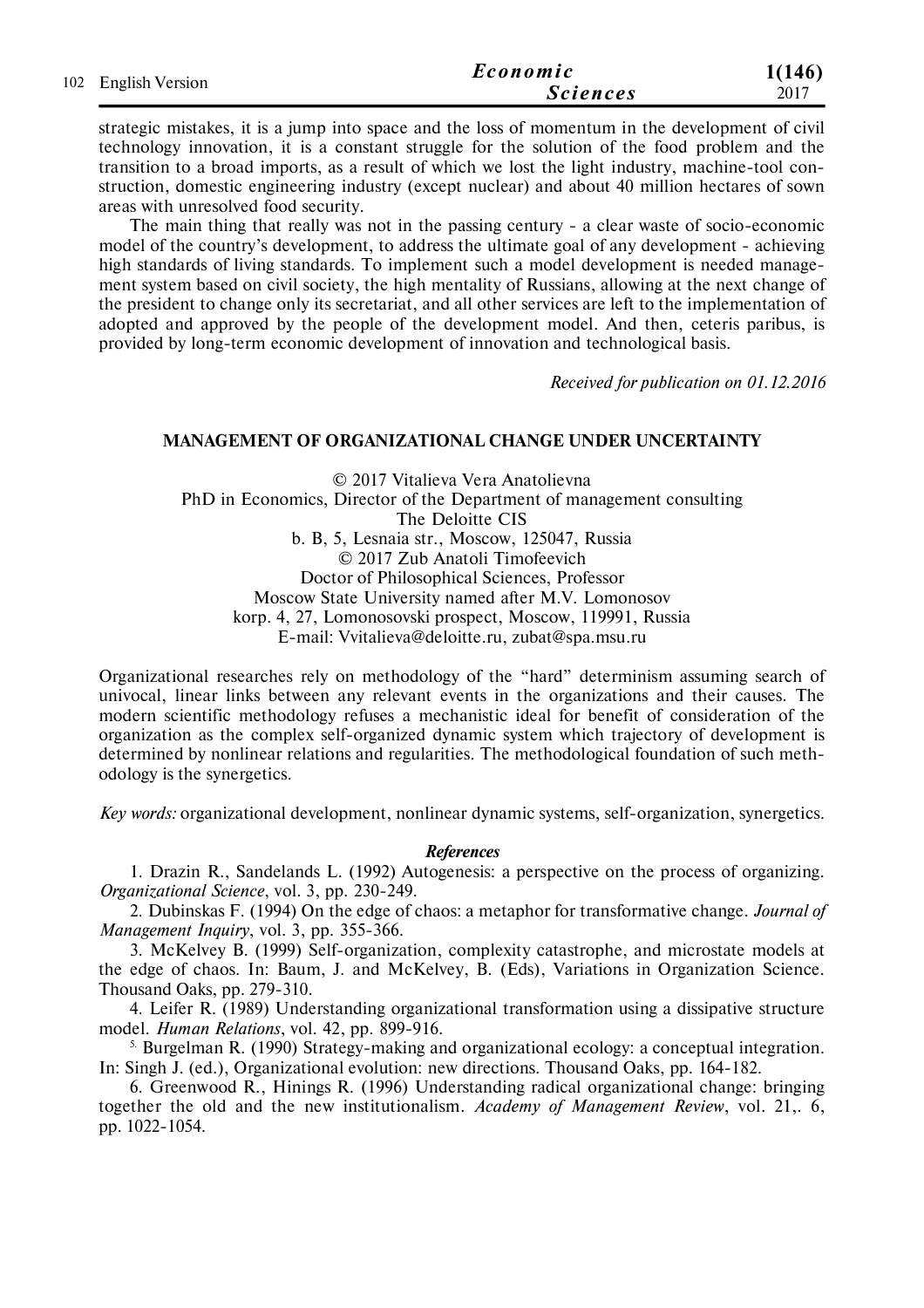| <b>English Version</b> | Economic        | 1(146)<br>103 |
|------------------------|-----------------|---------------|
|                        | <i>Sciences</i> | 2017          |

7. Brown S., Eisenhardt K. (1997) The art of continuous change: linking complexity theory and time-based evolution in relentlessly shifting organizations. *Administrative Science Quarterly*, vol. 42, рp. 1-34.

8. Van de Ven A., Poole M. (1995) Explaining development and change in organizations. *Academy of Management Review*, vol. 20, рp. 510-540.

9. Waldrop M. (2016) Complexity: The emerging science at the edge of order and chaos. Kindle edition.

10. Coveney Р. (2003) Self-organization and complexity: a new age for theory, computation and experiment. *Philosophical Transactions,* vol. 361, 1807, p. 1059.

11. Dansereau F., Yammarino F., Kohles J. (1998) Multiple levels of analysis from a longitudinal perspective: some implications for theory building. *Academy of Management Review*, vol. 24, pp. 346-367.

12. Lichtenstein В. (2012) Emergence as a process of self-organizing. *Journal of Organizational Change Management,* vol. 23, рр. 324-342.

13. Waldrop М. (2016) Complexity: The emerging science at the edge of order and chaos. Kindle Edition.

14. Cowan G., Pines D., Meltzer D. (1994) Complexity: metaphors, models, and reality. New York, р. 26.

15. Alvira R. (2014) A unified complexity theory. Kindle Edition.

16. Shaw P. (2002) Changing the conversation: organizational change from a complexity. London, р. 18.

*Received for publication on 02.12.2016*

#### **THE MECHANISM OF COORDINATED INTERACTIONS OF INVESTORS IN THE FIELD OF ENVIRONMENTAL PROTECTION**

© 2017 Ladoshkin Albert Ivanovich Doctor of Economics, Professor © 2017 Maiorovа Irina Albertovna PhD in Economics © 2017 Kharitonovа Elena Albertovna PhD in Economics Samara State Technical University 244, Molodogvardeiskaia str., Samara, 443100, Russia E-mail: ladoshehka@mail.ru

The principles in synergy with the investors during implementation of investment projects for use of waste as secondary raw materials. Provides a mechanism for determining the price of waste, taking into account the interests of the parties.

*Key words:* ecology, waste, secondary resources, projects, investment, pricing, interest.

*Received for publication on 03.12.2016*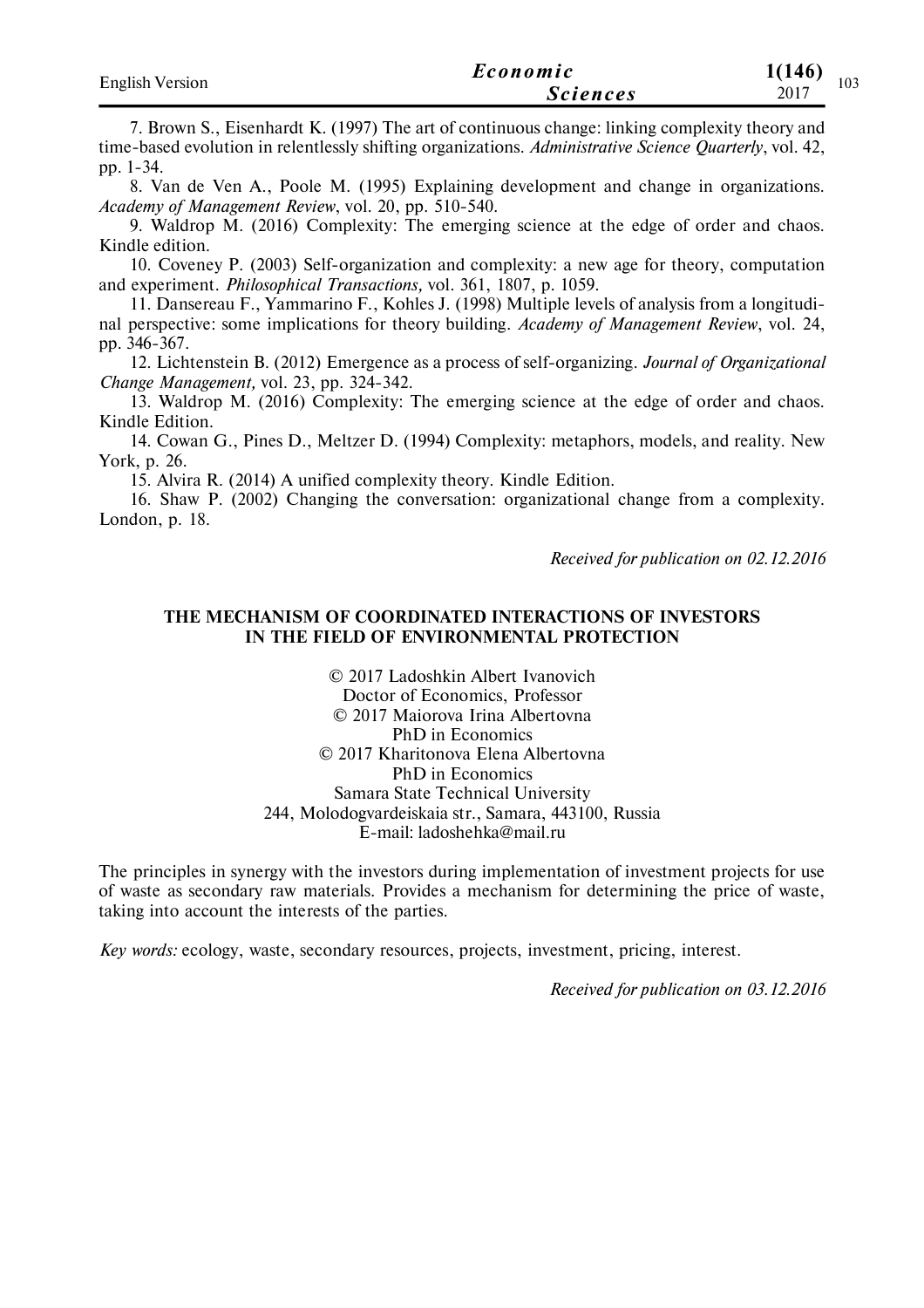|                     | Economic        | 1(146) |
|---------------------|-----------------|--------|
| 104 English Version | <b>Sciences</b> | 2017   |

## **THE STRUCTURE AND FORM OF TARGET FINANCING OF THE INNOVATION PROCESS**

© 2017 Golubev Andrei Alexandrovich Doctor of Economics, Professor, Professor of Department of Financial Management and Audit © 2017 Varlamov Boris Aleхandrovich PhD in Economics, Associate Professor, Head of Department of Economics and Strategic Management Saint Petersburg National Research University of Information Technologies, Mechanics and Optics 49, Kronverkski prospect, Saint-Petersburg, 197101, Russia E-mail: fm-ifmo@yandex.ru, boris.varlamov@mail.ru

The innovation process is a series of radically different from each other in the spirit of the result of successive stages. Each stage of the innovation process corresponds to some form of targeted funding. Investment uniformity stages of the innovation process is defined coincidence criteria. According to these criteria an investor decides to invest in this kind of work.

*Key words:* innovation, financing innovation, the stage of the innovation process, funding sources.

### *References*

1. Golubev A.A. (2012) *Economics and management of innovative activity*. St. Petersburg, 119 p. 2. Larin S.N., Khrustalev Iu.E. (2014) Research of modern approaches to financing of fundamental scientific researches abroad and in Russia. *Finance and Credit*, 17, pp. 10-21.

3. Skobliakova I.V. (2006) *Innovative systems and venture financing* : monograph. Moscow, 210 p.

4. Teplova T.V. (2011) *Investments*. Moscow, 724 p.

5. Timofeev N.V. (2015) Marketing of innovations: essence, functions and significance. The place of marketing among innovative processes. *Journal of Creative Economy*, vol. 9, 4, pp. 519- 530.

6. Varlamov B.A., Golubev A.A. Structure and the problem of the organization of innovation process. *Scientific journal of NIU ITMO*. Series «Economy and environmental management», issue 3 (22). Available from: http://economics.ihbt.ifmo.ru/en/journal/693/journal\_693.htm.

7. Til P., Masters B. (2015) *From zero to one: How to create a start-up that will change the future*. Moscow, 192 p.

8. Campbell K. (2008) *Venture business: new approaches*. Moscow, 428 p.

9. Jescomb E.R. (2015) *Principles of project financing*. Moscow, 408 p.

10. Golubev A.A., Alexandrova A.I., Skripnichenko M.V. (2016) *Economics, financing and management of innovative activity*. St. Petersburg, 143 p.

*Received for publication on 01.12.2016*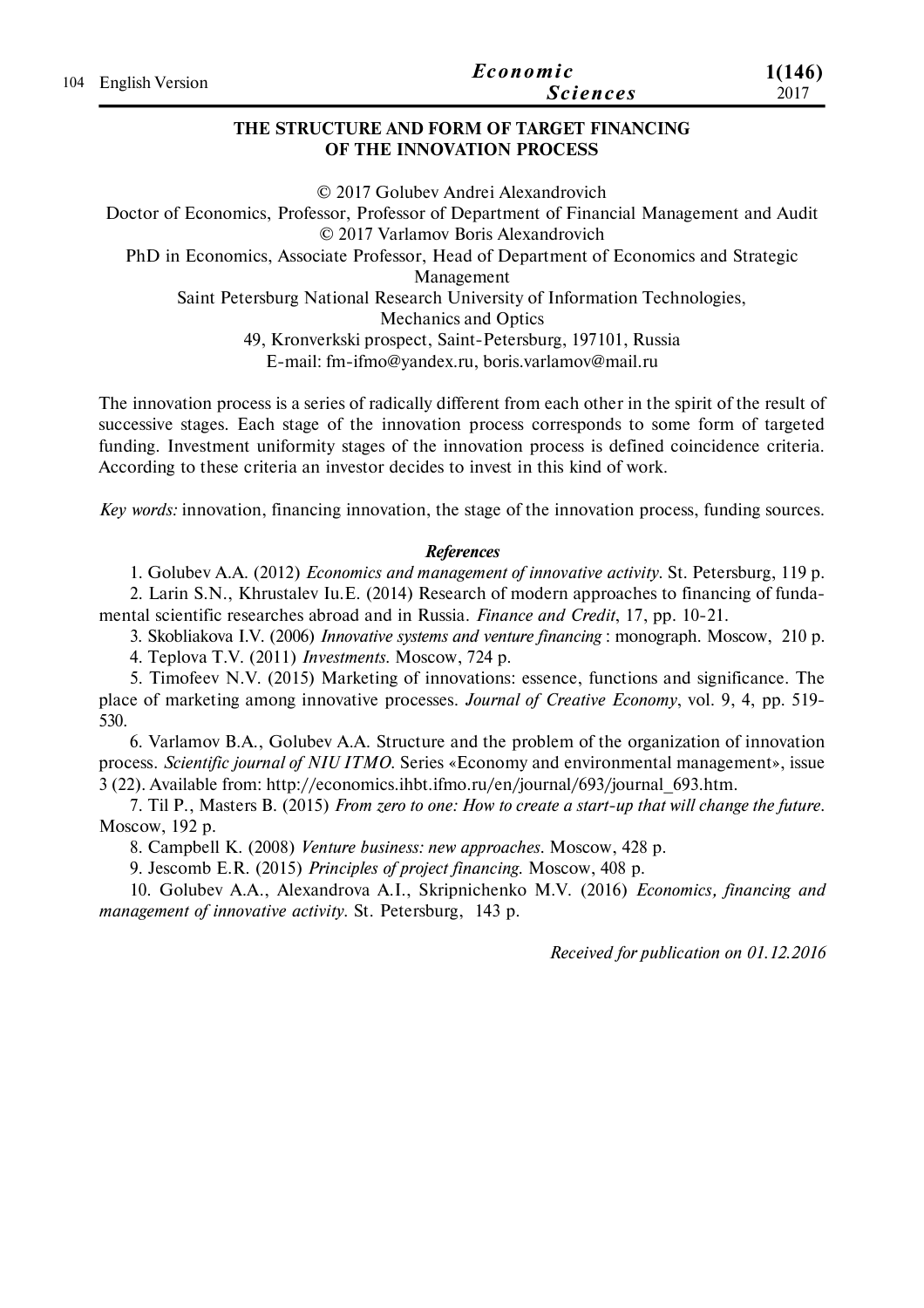| <b>English Version</b> | Economic        | 1(146)      |
|------------------------|-----------------|-------------|
|                        | <i>Sciences</i> | 105<br>2017 |

#### **APPROACH TO THE ASSESSMENT SYSTEM STABILITY THROUGH MODELLING OF ORGANIZATIONAL STRUCTURE OF THE OBJECT**

© 2017 Danelian Theia Ianovna PhD in Economics, Associate Professor of Department of applied Informatics and information security © 2017 Smirnov Vladislav Dmitrievich © 2017 Epihin Maxim Nikolaevich Plekhanov Russian University of Economics 36, Stremyanny lane, Moscow, 117997, Russia E-mail: tdanelan@yandex.ru

Relevance of the topic due to the use of structural modeling guidelines for describing and studying the behavior of economic entities with a view to deciding on the best choice of a state in which an object may be economic in terms of stability, functionality, profitability and system compatibility between economic entities.

*Key words:* system modeling, object, structure, functioning, stability, reliability, profitability.

#### *References*

1. Zamiatina O.M. (2009) Modeling systems : textbook. Tomsk, 204 p.

2. Danelian T.Ia. (2014) Structural modeling. *Economy, statistics and Informatics*. Bulletin UMO, 6.

3. Danelian T.Ia. (2016) Application of mathematical-statistical methods for functional modeling of economic systems. *Education. Science. Scientific personnel*, 1.

4. Danelian T.Ia. (2010) *Systems theory and systems analysis* (ST&SA) : educational-methodical complex. Moscow.

5. Danelian T.Ia. (2005) *Economic information systems of enterprises and organizations*, part 1, Moscow.

6. Vilenkin N.Ia. (1969) *Combinatorics*. Moscow, 323 p.

7. Orlov A.I. (2002) *Expert assessments* : tutorial. Moscow.

*Received for publication on 01.12.2016*

### **THE MAIN PROVISIONS OF THE TECHNIQUE FOR THE DEVELOPMENT OF THE ARCHITECTURE OF LARGE INDUSTRIAL ENTERPRISE AND AN EXAMPLE OF ITS APPLICATION**

© 2017 Shteingart Evgenii Alexandrovich © 2017 Burmistrov Andrei Nikolaevich PhD in Economics, Associate Professor Higher School of Business Management Technologies Peter the Great St. Petersburg Politechnic University 29, Politechnicheskaia str., St. Petersburg, 195251, Russia E-mail: genja.89@mail.ru

Functional view of the enterprise architecture is critical in system designing as it identifies all other entities of the enterprise, that is allows to develop other representations. The research object is a functional view of the architecture of large industrial enterprise, and the subject of research is a specialized author's technique which can be used in its development.

*Key words*: enterprise architecture, business process, functional area, functional view, functional model, reference model, large industrial enterprise.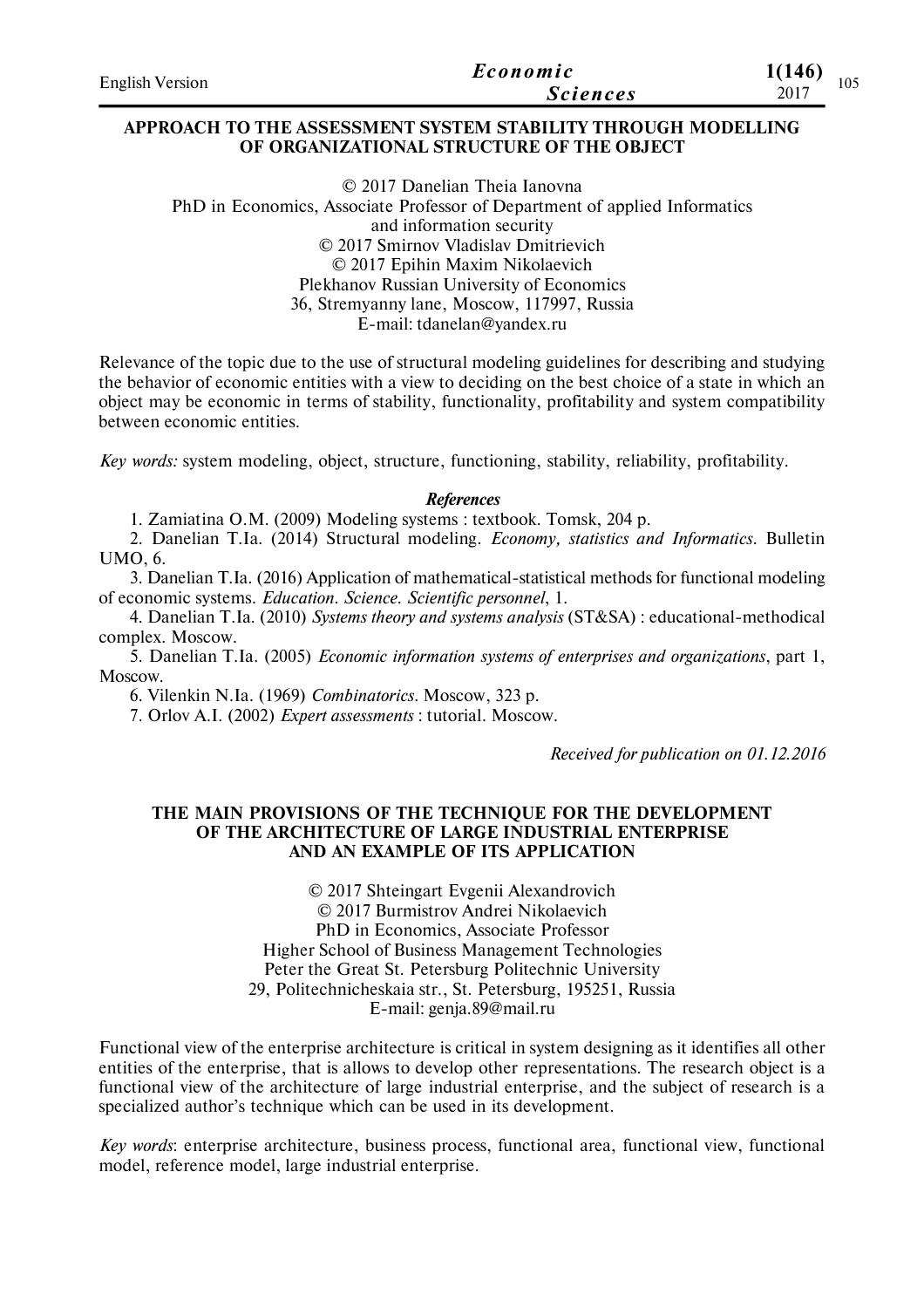| 106 English Version | Economic | 1(146)          |      |
|---------------------|----------|-----------------|------|
|                     |          | <b>Sciences</b> | 2017 |

#### *References*

1. GOST R 34.1501.1-92 (ISO/TR 10314-1-90) "Informacionnaya tekhnologiya promyshlennaya avtomatizaciya. Osnovnoe proizvodstvo. Chast 1. Etalonnaya model standartizacii i metodologiya identifikacii trebovanij k standartizacii" (1993) ["Information technology industrial automation. The main production. Part 1. The reference model for standardization and methodology for identification of requirements for standardization"]. Moscow, 25 p.

2. GOST R ISO 9000-2015 "Sistemy menedzhmenta kachestva. Osnovnye polozheniya i slovar" (2015) ["Quality management System. Basic provisions and vocabulary"]. Moscow, 53 p.

3. GOST R ISO 15704-2008 "Promyshlennye avtomatizirovannye sistemy. Trebovaniya k standartnym arhitekturam i metodologiyam predpriyatiya" (2010) ["Industrial automated systems. Requirements for standard architectures and methodologies of enterprise"]. Moscow, 50 p.

4. GOST R ISO 19439-2008 "Integraciya predpriyatiya. Osnova modelirovaniya predpriyatiya" (2010) ["Enterprise Integration. The model-based enterprises"]. Moscow, 31 p.

5. GOST R MEK 62264-1-2010 "Integraciya sistem upravleniya predpriyatiem. Modeli i terminologiya" (2014) ["Integration of enterprise management systems. Models and terminology"]. Moscow, 130 p.

6. Rekomendacii po standartizacii R 50.1.028-2001 "Informacionnye tekhnologii podderzhki zhiznennogo cikla produkcii. Metodologiya funkcionalnogo modelirovaniya" (2001) ["Information technology support of the product life cycle. Methodology of functional modeling"]. Izdanie oficialnoe GOSSTANDART ROSSII. Moscow, 50 p.

7. Shteingart E.A. (2015) Biznes-inzhiniring, kak ehffektivnyj instrument strategicheskogo upravleniya organizaciyami v izmenyayushchemsya mire [Business engineering as an effective tool of strategic management organizations in a changing world]. In: *Strategicheskoe upravlenie organizaciyami v izmenyayushchemsya mire*: sbornik nauchnyh trudov Vserossijskoj nauchno-prakticheskoj konferencii s mezhdunarodnym uchastiem, 19-20 marta 2015 goda. St. Petersburg, pp. 172-182.

8. Shteingart E.A., Burmistrov A.N. (2016) O vybore ehtalonnoj modeli dlya razrabotki funkcionalnogo predstavleniya arhitektury krupnogo promyshlennogo predpriyatiya [About the choice of reference model for the development of the functional view of the architecture of large industrial enterprise]. *Voprosy ekonomiki i prava*, 7, pp. 56-72.

9. Shteingart E.A., Burmistrov A.N. (2016) Obzor i sravnitelnaya harakteristika metodologij razrabotki arhitektury predpriyatij [Review and comparative characteristics of methodologies for the development of the enterprise architecture]. *Nauchno-tekhnicheskie vedomosti SPbGPU. Ekonomicheskie nauki = St. Petersburg State Polytechnical University Journal. Economics*, 3 (245). pp. 111-129.

10. Shteingart E.A., Burmistrov A.N. (2015) Specifika krupnyh otechestvennyh promyshlennyh predpriyatij po sravneniyu s zarubezhnymi [Specifics of large domestic enterprises compared to foreign]. *Nedelya nauki SPbPU: materialy nauchnogo foruma s mezhdunarodnym uchastiem*, 30 noyabrya - 5 dekabrya 2015 goda. Inzhenerno-ehkonomicheskij institut SPbPU. CHast 1. St. Petersburg, pp. 330-333.

11. Shteingart E.A. (2016) Funkcionalnoe predstavlenie arhitektury predpriyatiya i podhody k ego razrabotke [Functional view of enterprise architecture and approaches to its development]. In: *Strategicheskoe upravlenie organizaciyami v XXI veke*: sbornik nauchnyh trudov Vserossijskoj nauchno-prakticheskoj konferencii s mezhdunarodnym uchastiem, 24-25 marta 2016 goda. St. Petersburg, pp. 155-172.

12. Porter M.E. (1991) Towards a Dynamic Theory of Strategy. *Strategic Management Journal*, vol. 12, Special Issue: Fundamental Research Issues in Strategy and Economics, p. 103.

13. Oficialnyj sajt AO "LOMO" [Official site of JSC "LOMO"]. Available from: http:// www.lomo.ru.

14. Business Studio: Polnyj cikl opisaniya i optimizacii biznes-processov [Complete cycle description and optimization of business processes]. Available from: http://www.businessstudio.ru/ description/intro.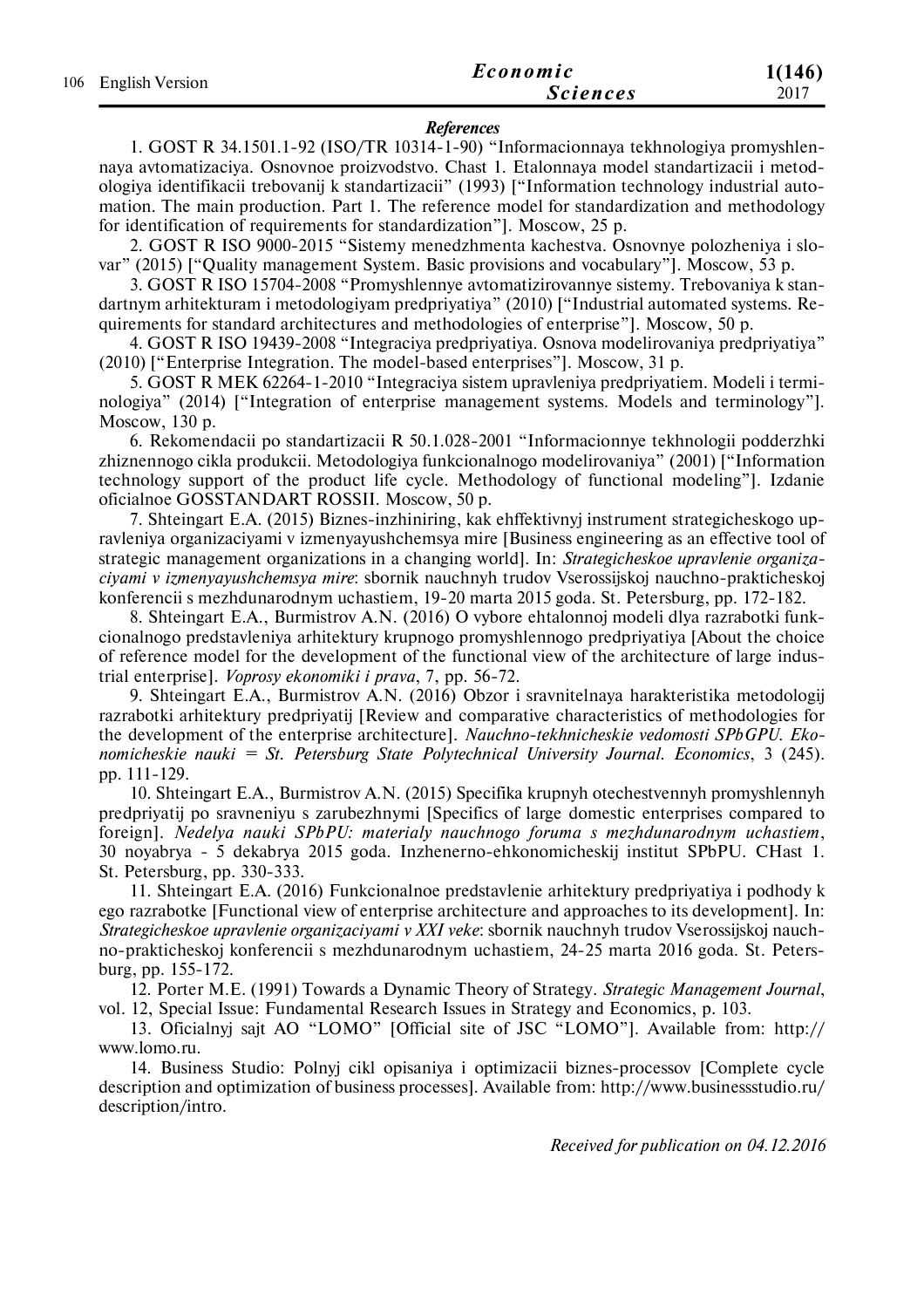| <b>English Version</b> | Economic        | 1(146)<br>107 |
|------------------------|-----------------|---------------|
|                        | <b>Sciences</b> | 2017          |

## **THE PROCESS OF DEVISING RECEIVABLES OOO "VLADIMIROBLGAZ"**

© 2017 Pigolkin Sergei Alexandrovich General Director The limited liability company "Vladimiroblgaz" of. 308, 34, Mir str., Vladimir, 600017, Russia © 2017 Smirnov Vitali Georgievich Doctor of Economics, Professor Moscow State University of Technologies and Management named after K.G. Razumovski (First Cossack University) 73, Zemlyanoi Val, Moscow, 109004, Russian E-mail: pigolkin@vtg33.ru, svgvgy@mail.ru

Describes the process of mining of receivables held by OOO "Vladimiroblgaz" (hereinafter - the Society) to consumers on the energy supplied is heat energy. This process includes the conclusion of agreements on debt restructuring, organization of pre-trial settlement, trial, collaboration with bodies of social protection of the population and divisions of bailiffs, claims work, creating commissions for non-payment under the administration, automatic call debtors etc. The experience of OOO "Vladimiroblgaz" can be used when conducting work on reducing accounts receivable for the delivered energy.

*Key words:* consumers energy, the process of mining of receivables, debt restructuring, pre-trial settlement, trial.

*Received for publication on 06.12.2016*

## **WAYS OF IMPROVING THE MANAGEMENT EFFECTIVENESS OF PPP IN THE GLOBAL AND DOMESTIC PRACTICE**

© 2017 Kazarian Margarita Albertovna Doctor of Economics, Associate Professor, Executive Director Department of National Economics, Faculty of Economics Russian Presidental Academy of National Economy and Public Administration b. 1, 82, prospect Vernadskogo, Moscow, 119571, Russia © 2017 Farafonova Anna Iurievna Head of Institutional Distribution Channel, Marketing Manager of "Patient Care" LLC "PAUL HARTMANN" p. 1, 7, Kozhevnicheskaia str., Moscow, 115114, Russia E-mail: oet2004@yandex.ru

In the article the analysis of ways to improve the efficiency of management of public-private partnership on the basis of analysis of world and domestic practice. Systematized the factors affecting the development of PPP. Generalized ways of improving the management efficiency of PPPs worldwide and their application in Russia. Ways of improving effectiveness of PPP in Russia.

*Key words:* public-private partnerships, effective management of PPPs, institutional, competencebased and socio-economic factors influencing the development of PPP.

#### *References*

1. Federal law of the Russian Federation from July 13, 2015 N 224-FZ "On state-private partnership, municipal-private partnership in the Russian Federation and amendments to certain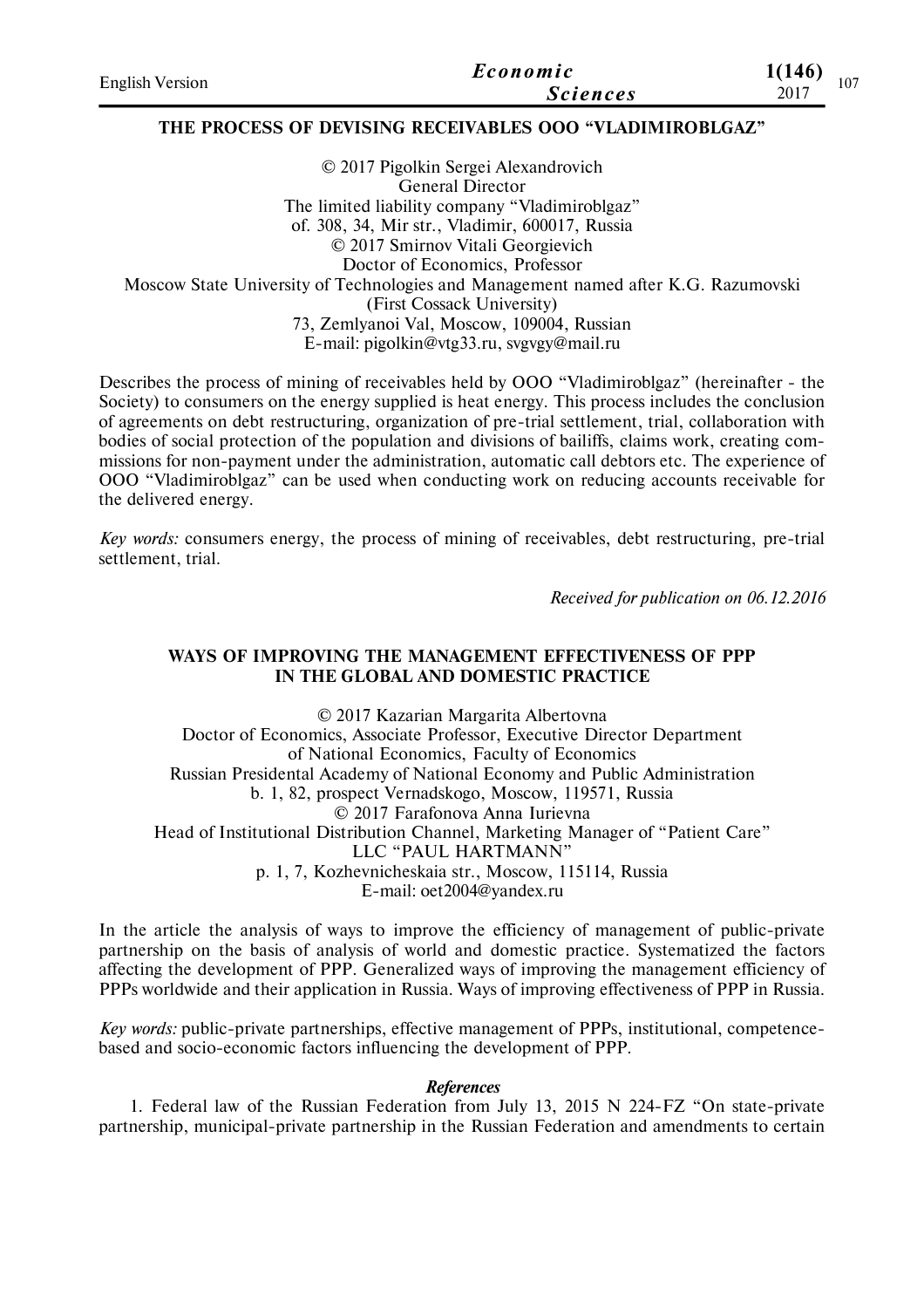| 108 English Version | Economic        | 1(146) |
|---------------------|-----------------|--------|
|                     | <b>Sciences</b> | 2017   |

legislative acts of the Russian Federation". Available from: https://www.consultant.ru/document/ cons doc LAW 103037.

2. Alpatov A.A., Pushkin A.V., Dzhaparidze M.R. (2010) *Public-private partnerships. The implementation mechanisms*. Moscow, pp. 9; 21-23; 157-160.

3. Bystriakov A.Ia. et al. (2014) *State regulation of entrepreneurship development: experience, problems, innovations*. Moscow, pp. 12-14.

4. Guskova M.F., Sterlikov P.F., Sterlikov F.F. (2006) *Nanoeconomics as the level of management*. Moscow.

5. Kabashkin V.A. (2014) *Public-private partnership in the regions of the Russian Federation*. Moscow, p. 98.

6. Nezhivenko E.A., Farafonova A.Ia. (2014) The Development of public-private partnership in the regions of the Russian Federation: current review. *Society and Power*, 6, p. 77.

7. Public-private partnership in Russia (2015). *The PPP Log*, 7, March, pp. 7; 78; 80-81.

8. Public-private partnership in Russia (2015). *The PPP Log*, 9, September, pp. 100-101; 104-108.

9. Public-private partnership in Russia (2014). *The PPP Log*, 5, July, p. 127.

10. Sterlikov F.F., Guskova M.F., Sterlikov P.F. (2006) Methodological and theoretical background analysiselements content quality and utility of goods. *Vestnik of economic integration*, pp. 18-27.

11. The World Bank Group. Private Participation in Infrastructure Projects Database. Available from: http://ppi. worldbank.org/explore/ppi\_exploreSector. aspx?sectorID=3.

*Received for publication on 03.12.2016*

## **FINANCE, MONEY CIRCULATION AND CREDIT**

### **LEASING MECHANISM AS A TOOL OF INVESTMENT IN THE REAL SECTOR OF THE ECONOMY**

© 2017 Lukashov Vladimir Sergeevich Kuban State Agrarian University named after I.T. Trubilin 13, Kalinin str., Krasnodar, Krasnodar region, 350004, Russia E-mail: airvovan17@yandex.ru

The basic concepts of leasing are stated as main investment instrument in the real sector of the economy of country in this article, development dynamics of agricultural machinery market are shown, his condition and prospects of development are shown, development of economic and agriculture country are rated and offered.

*Key words:* leasing, leasing mechanism, agricultural manufactures, energy supply, investments, refinancing rate, key rate.

This article discusses the development and actual problems of agricultural leasing as one of the main tools of investment in the real sector of the economy. The article is devoted to the development of the market of agricultural leasing as an investment instrument to upgrade agricultural Park, its operation and its further implementation in the agro-industrial complex of the country. In the article was presented and describes the main indicators of the production and sales of Russian agricultural machinery, statistical information about the use of leasing by agricultural producers on the example of the state company JSC "Rosagroleasing", the overall economic data on the level of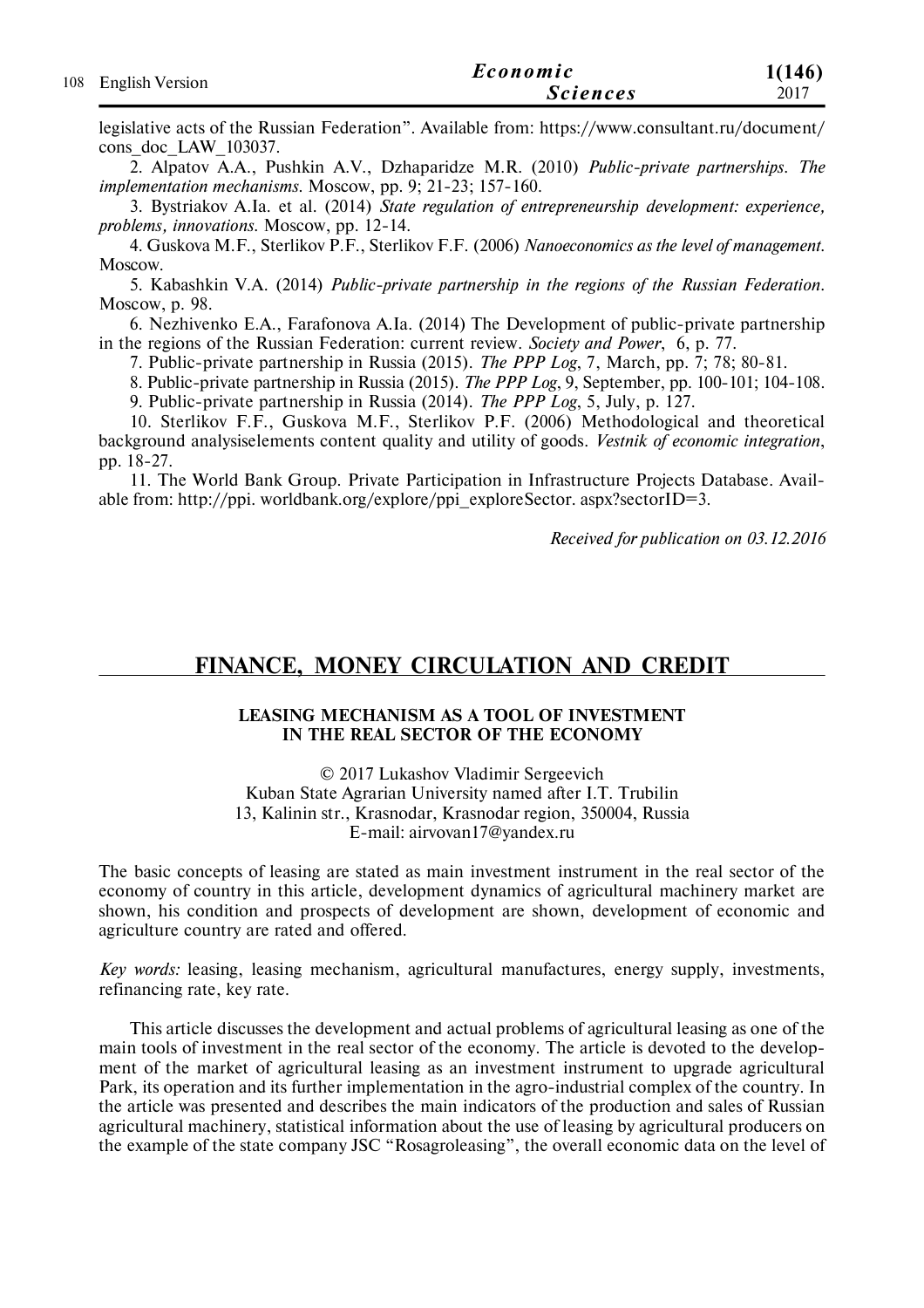| <b>English Version</b> | Economic        | 1(146)<br>109 |  |
|------------------------|-----------------|---------------|--|
|                        | <b>Sciences</b> | 2017          |  |

investment in fixed capital and the General state of Russian agriculture on the basis of Roskomstat and the Ministry of agriculture of the Russian Federation. The essence of the problem of this article is to use effective tools such as lease, because at the moment there is a problem on updating mashinno-tractor Park of the country due to its high depreciation. The country's agriculture will be effective when it will be introduced all the modern technology and equipment, able to cope with time-consuming and energy-intensive.

Leasing plays an important role in the economy of the country, is the support for small and medium enterprises, is a tool that will lead the agricultural sector to the level of the high-tech industry and will be able to compete with the developed countries, so the introduction leasing is an important problem for the development of technology - technological Park of the country.

#### *References*

1. Okorokova О.A., Glazkova E.A. (2016) Leasing as a source of financing organizations. *Economy and Society*, 5-2 (24), рр. 374-382.

2. Okorokova О.А. (2015) Indicators of investment activity of regional markets in the conditions of integration. *Russian economic model-5: the present and the future of agrarian, industrial and post-industrial sectors* : collection of articles on materials of the international. scientific.-pract. conf. dedicated to the 55th anniversary of the economic faculty of the Kuban state agrarian University, 28 October-01 November, 2015, Krasnodar, рр. 431-440.

3. Okorokova О.A. Trunina S.E. (2016) Investment in fixed capital in Russia. *Fundamental problems of science* : collection of articles. scientific.-pract. conf. May 15, 2016, Tyumen, рр. 203- 209.

4. Okorokova О.A., Khokhlova T.Iu. (2016) Problems and prospects of leasing development in Russia. *Scientific-methodological and social aspects of psychology* : collection of articles. scientific. pract. conf. April 10, Perm, рр. 66-70.

5. Information-analytical website Agroinfo: market of agricultural vehicles. Available from: http://agroinfo.com/2411201605-prodazhi-traktorov-i-kombajnov-v-rf-budut-rasti-vplot-do-2020 goda.

6. Official website of Rosstat of the Russian Federation: key indicators of agriculture in Russia. Available from: http://www.gks.ru/wps/wcm/connect/rosstat\_main/rosstat/ru/statistics/publications/ catalog/doc\_1140096652250.

7. Official website of the company JSC "Rosagroleasing" : annual reports. Available from: https://www.rosagroleasing.ru/company/reports/stakeholders.

*Received for publication on 03.12.2016*

### **ANALYSIS OF THE EFFECTIVENESS OF THE APPLICATION OF TECHNICAL INDICATORS ON THE RUSSIAN STOCK MARKET**

© 2017 Timofeev Alexander Anatolievich University of Tyumen 6, Volodarskogo str., Tyumen, 625003, Russia E-mail: timofeev\_aa91@mail.ru

In article on the basis of empirical studies analyzed the technical indicators to identify trends on the stock market of Russia. Determine the most effective tools of predicting price trends. Developed practical recommendations on investment decisions based on technical analysis indicators.

*Key words:* behavioral finance, stock market, technical analysis, trend, relative strength index, RTS index.

#### *References*

1. Bogle G. (2014) *Investors vs speculators. Who actually controls the stock market*. Moscow, 368 p.